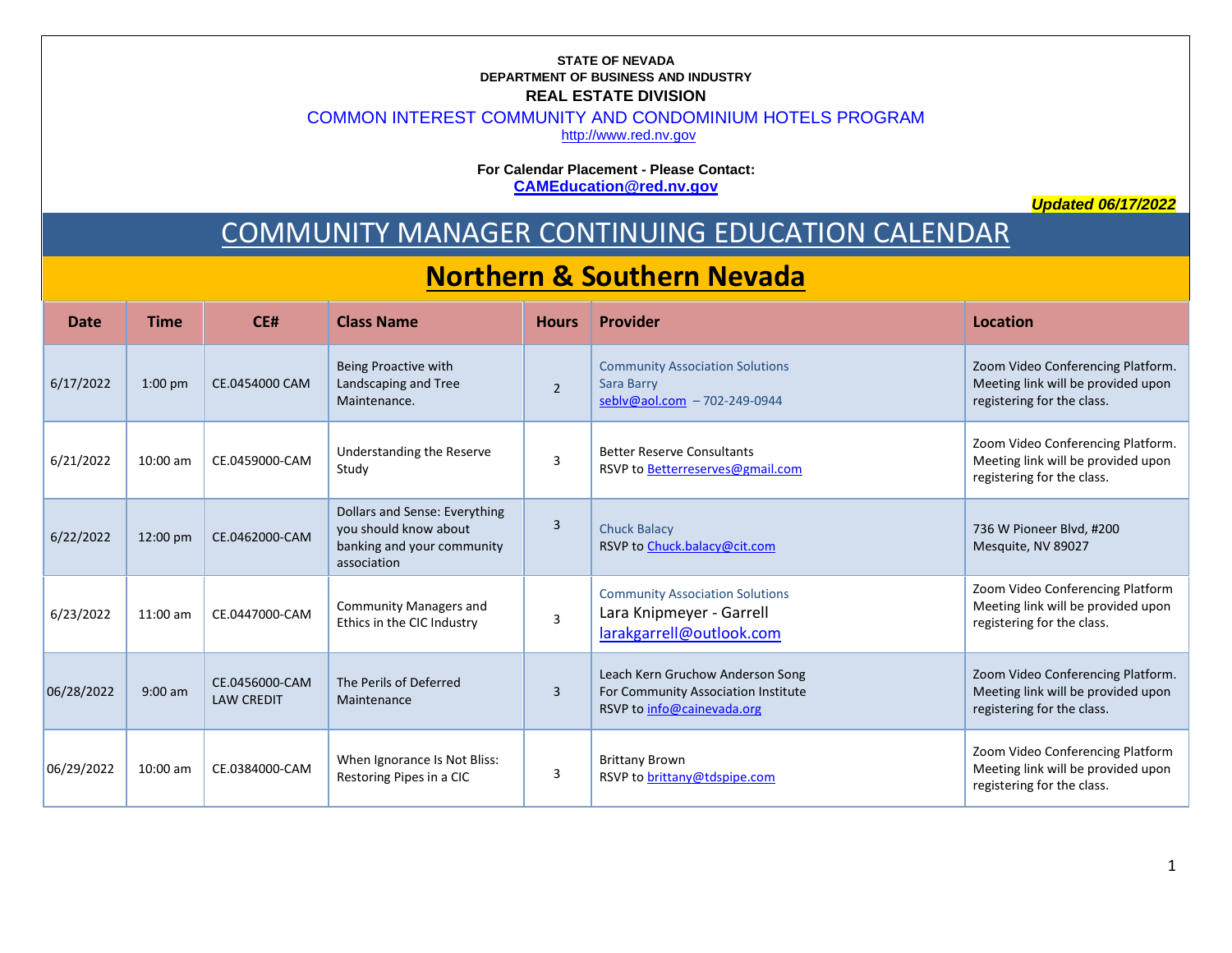| 6/30/2022  | $9:00$ am | CE0462000-CAM                       | Dollars and Sense: Everything<br>you should know about<br>banking and your community<br>association | 3              | <b>Chuck Balacy</b><br>RSVP to Chuck.balacy@cit.com                                             | Via Webex - class materials will be<br>emailed prior to class                                         |
|------------|-----------|-------------------------------------|-----------------------------------------------------------------------------------------------------|----------------|-------------------------------------------------------------------------------------------------|-------------------------------------------------------------------------------------------------------|
| 6/30/2022  | $2:00$ pm | CE.0289000-CAM                      | The Legal Implications of<br><b>Business Communications</b>                                         | $\mathbf{1}$   | Leach Kern Gruchow Anderson Song<br>RSVP to Educaiton@lkglawfirm.com                            | Via Zoom - class materials will be<br>emailed prior to class                                          |
| 7/06/2022  | 10:00 am  | CE.0404000-CAM                      | Plumbing Problems &<br>Solutions - How to Repair<br><b>Pipes Without Digging</b>                    | $\mathbf{1}$   | <b>Brittany Brown</b><br>RSVP to brittany@tdspipe.com                                           | Zoom Video Conferencing Platform<br>Meeting link will be provided upon<br>registering for the class.  |
| 7/13/2022  | 2:00 pm   | CE.0413000-CAM                      | Management Standards of<br>Practice: Understanding<br><b>Limitations on Board Powers</b>            | $\mathbf{1}$   | Leach Kern Gruchow Anderson Song<br>RSVP to Educaiton@lkglawfirm.com                            | Via Zoom - class materials will be<br>emailed prior to class                                          |
| 7/22/2022  | $2:00$ pm | CE.0330000-CAM                      | Let's Talk Money -<br>Assessments, Liens,<br>Foreclosure, Bankruptcy &<br><b>Super Priority</b>     | $\mathbf{1}$   | <b>Community Association Solutions</b><br>Sara Barry - seblv@hoasupport.info                    | The Orleans Hotel & Casino<br>4500 W. Tropicana Ave.<br>Las Vegas, NV 89103                           |
| 7/22/2022  | $3:00$ pm | CE.0477000-CAM                      | <b>Contracts and Common</b><br>Problems in the CIC                                                  | $\overline{2}$ | <b>Community Association Solutions</b><br>Sara Barry - seblv@hoasupport.info                    | The Orleans Hotel & Casino<br>4500 W. Tropicana Ave.<br>Las Vegas, NV 89103                           |
| 08/12/2022 | $1:00$ pm | CE.0398000-CAM<br><b>LAW CREDIT</b> | <b>Companion &amp; Emotional</b><br><b>Support Animals</b>                                          | $\overline{2}$ | <b>Community Association Solutions</b><br>RSVP with Sara Barry<br>seblv@aol.com or 702-249-0944 | Zoom Video Conferencing Platform.<br>Meeting link will be provided upon<br>registering for the class. |
| 09/27/2022 | $9:00$ am | CE.0452000-CAM<br><b>LAW CREDIT</b> | 2020 CIC National Caselaw<br>Update                                                                 | 3              | The Clarkson Law Group, P.C. for CAI<br>Contact: info@cainevada.org                             | Desert Shores<br>2500 Regatta Dr<br>Las Vegas, NV 89128                                               |
| 09/28/2022 | 5:00 pm   | CE.0175000-CAM<br><b>LAW CREDIT</b> | NAC 116, NAC 116A, NRS 116<br>& NRS 116A (NRS 116B & NAC<br>116B)                                   | $\overline{3}$ | <b>Community Association Solutions</b><br>RSVP with Sara Barry<br>seblv@aol.com or 702-249-0944 | Zoom Video Conferencing Platform.<br>Meeting link will be provided upon<br>registering for the class. |
| 09/29/2022 | 5:00 pm   | CE.0085001-CAM<br><b>LAW CREDIT</b> | State of Nevada Laws Other<br>than 116 Impacting the CIC                                            | 3              | <b>Community Association Solutions</b><br>RSVP with Sara Barry<br>seblv@aol.com or 702-249-0944 | Zoom Video Conferencing Platform.<br>Meeting link will be provided upon<br>registering for the class. |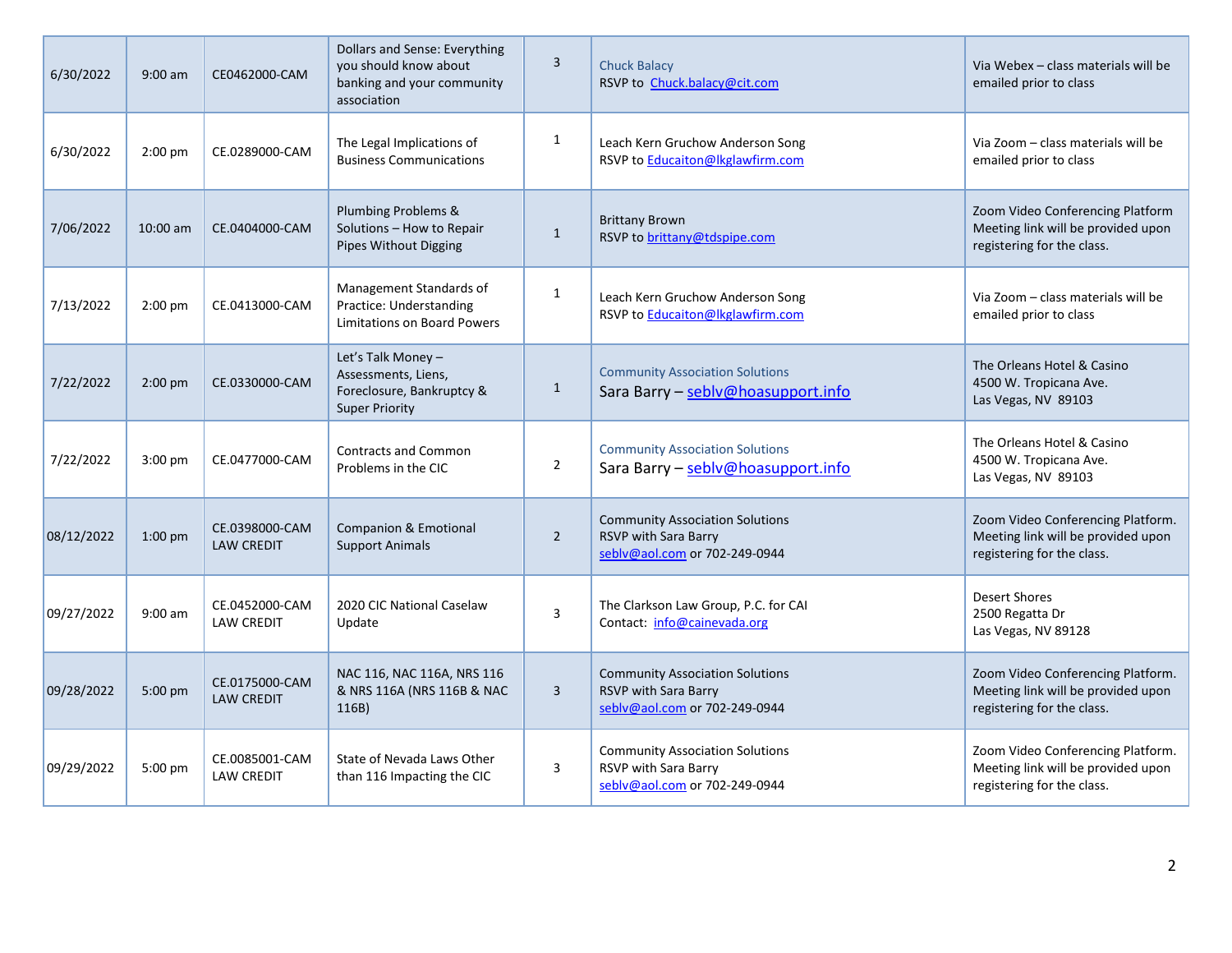| 10/05/2022 | 5:00 pm   | CE.0089000-CAM<br><b>LAW CREDIT</b> | U.S. Constitution and Federal<br>Laws impacting the CIC    | 3              | <b>Community Association Solutions</b><br>RSVP with Sara Barry<br>seblv@aol.com or 702-249-0944 | Zoom Video Conferencing Platform.<br>Meeting link will be provided upon<br>registering for the class. |
|------------|-----------|-------------------------------------|------------------------------------------------------------|----------------|-------------------------------------------------------------------------------------------------|-------------------------------------------------------------------------------------------------------|
| 10/13/2022 | 5:00 pm   | CE.0340000-CAM<br><b>LAW CREDIT</b> | Board Meetings, Member<br>Meetings & Elections             | 3              | <b>Community Association Solutions</b><br>RSVP with Sara Barry<br>seblv@aol.com or 702-249-0944 | Zoom Video Conferencing Platform.<br>Meeting link will be provided upon<br>registering for the class. |
| 10/18/2022 | 5:00 pm   | CE.0436000-CAM<br><b>LAW CREDIT</b> | Rules, Fines & Enforcement<br><b>Issues</b>                | 3              | <b>Community Association Solutions</b><br>RSVP with Sara Barry<br>seblv@aol.com or 702-249-0944 | Zoom Video Conferencing Platform.<br>Meeting link will be provided upon<br>registering for the class. |
| 10/19/2022 | $5:00$ pm | CE.0189000-CAM                      | Alternative Dispute Resolution<br>and Mediation in the CIC | 3              | Leach Kern Gruchow Anderson Song<br>RSVP with Sara Barry<br>seblv@aol.com or 702-249-0944       | Zoom Video Conferencing Platform.<br>Meeting link will be provided upon<br>registering for the class. |
| 10/20/2022 | 5:00 pm   | CE.0129000-CAM                      | Financial Considerations in the<br><b>CIC</b>              | 3              | <b>Community Association Solutions</b><br>RSVP with Sara Barry<br>seblv@aol.com or 702-249-0944 | Zoom Video Conferencing Platform.<br>Meeting link will be provided upon<br>registering for the class. |
| 10/25/2022 | $9:00$ am | CE.0445000-CAM                      | Financial Workshop - AB 356<br>Water & Turf                | $\overline{2}$ | <b>Community Association Solutions</b><br>RSVP with CAI: info@cainevada.org                     | <b>Desert Shores Community Center</b><br>2500 Regatta Drive<br>Las Vegas, NV 89128                    |
| 10/25/2022 | 5:00 pm   | CE.0128000-CAM                      | Budgets & Reserves in the CIC                              | 3              | <b>Community Association Solutions</b><br>RSVP with Sara Barry<br>seblv@aol.com or 702-249-0944 | Zoom Video Conferencing Platform.<br>Meeting link will be provided upon<br>registering for the class. |
| 10/26/2022 | 5:00 pm   | CE.0044000-CAM                      | <b>Reserve Studies and Funding</b><br>Plans in the CIC     | 3              | <b>Community Association Solutions</b><br>RSVP with Sara Barry<br>seblv@aol.com or 702-249-0944 | Zoom Video Conferencing Platform.<br>Meeting link will be provided upon<br>registering for the class. |
| 10/27/2022 | 5:00 pm   | CE.0298000-CAM                      | CIC Insurance & Risk<br>Management                         | 3              | <b>Community Association Solutions</b><br>RSVP with Sara Barry<br>seblv@aol.com or 702-249-0944 | Zoom Video Conferencing Platform.<br>Meeting link will be provided upon<br>registering for the class. |
| 11/01/2022 | 5:00 pm   | CE.0411000-CAM                      | Transition from Developer to<br>Owners                     | 3              | <b>Community Association Solutions</b><br>RSVP with Sara Barry<br>seblv@aol.com or 702-249-0944 | Zoom Video Conferencing Platform.<br>Meeting link will be provided upon<br>registering for the class. |